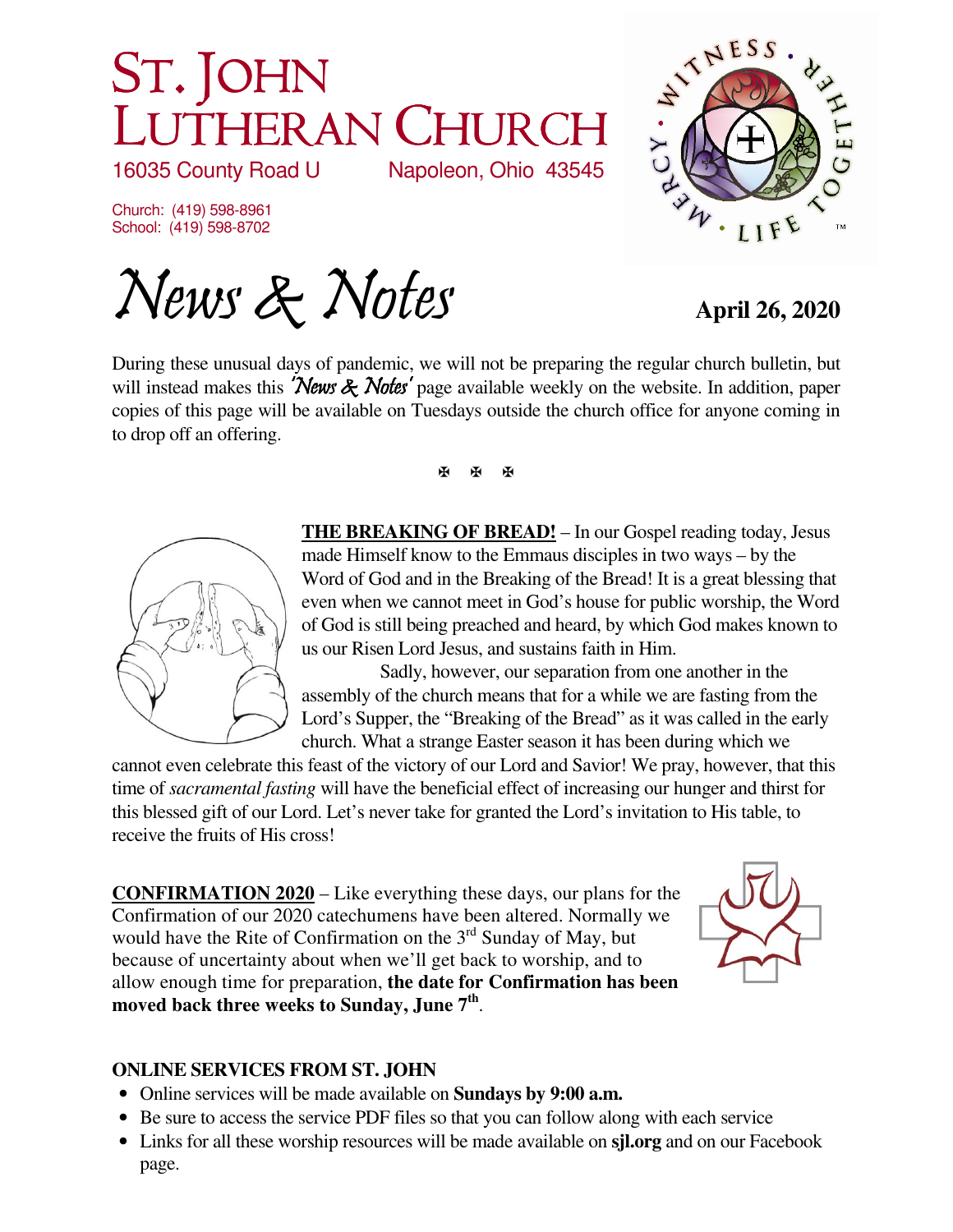## **COMMUNITY SERVICE PROJECT UPDATE**

Sewing as an act of charity has a long history dating all the way back to Dorcas (*Acts 9:36-42*) who sewed garments for the poor. In these days of pandemic, what is needed is for protective face masks to be sewn and given out to people. To that end, we have partnered with the Henry County Health Dept. (HCHD) to supply approximately 300 masks to the community.

• A group of about 14 women at St. John have volunteered to make these masks. We call them **"The Maskateers"** (*thanks, Deb Durham, for inspiring that name*).



- The materials have been purchased through our *Good Neighbor Fund.*
- The masks requested by the HCHD are according to CDC guidelines.
- When completed, the masks will be distributed by the HCHD to the community.
- We are still awaiting the shipment of elastic cord for final completion of the masks.

What a great blessing these masks will be to our community, and what a fantastic way to serve Christ through our neighbor! Thank you to our *Maskateers* for your loving and willing service!

## **PORTALS OF PRAYER BOOKLETS**

- Booklets for the second quarter (April-June) are available for you to pick up outside the church office.
- OR, on Facebook, search 'Portals of Prayer' and head to their page for each day's devotion.
- For many fantastic materials that *Concordia Publishing House* is making freely available during this time, go to **cph.org** and click the purple **"For Home, Browse Resources"** link. You will find links for many resources that are normally available by subscription only:
	- o **'My Devotions'** devotions for teens
	- o **'Happy Times'** magazine for children, the April/May issue
	- o **'Family Time'** devotions for families with children
	- o **'Today's Light'** (April issue) for a more in-depth consideration of daily Scripture readings
	- o **'Lutheran Life'** online flip book (Spring issue) with many wonderful, articles for spiritual growth
	- o **'Lutheran Witness'** (special issue) with exceptional articles for expanding your mind
	- o **'CPH Music'** links on either Spotify or Amazon Music

**OFFERINGS DURING THIS TIME** – The gifts of God's people are essential to the continuation of ministry. There are three ways we suggest giving your gifts during this time especially…

- Use our new '**Give Now'** online giving page a link is on our website
- Mail your offerings to the church
- Drop off your offerings on Tuesdays, 9 a.m. to noon, outside the church office

**More detailed information is available on the "Sustaining Ministry" document online.**